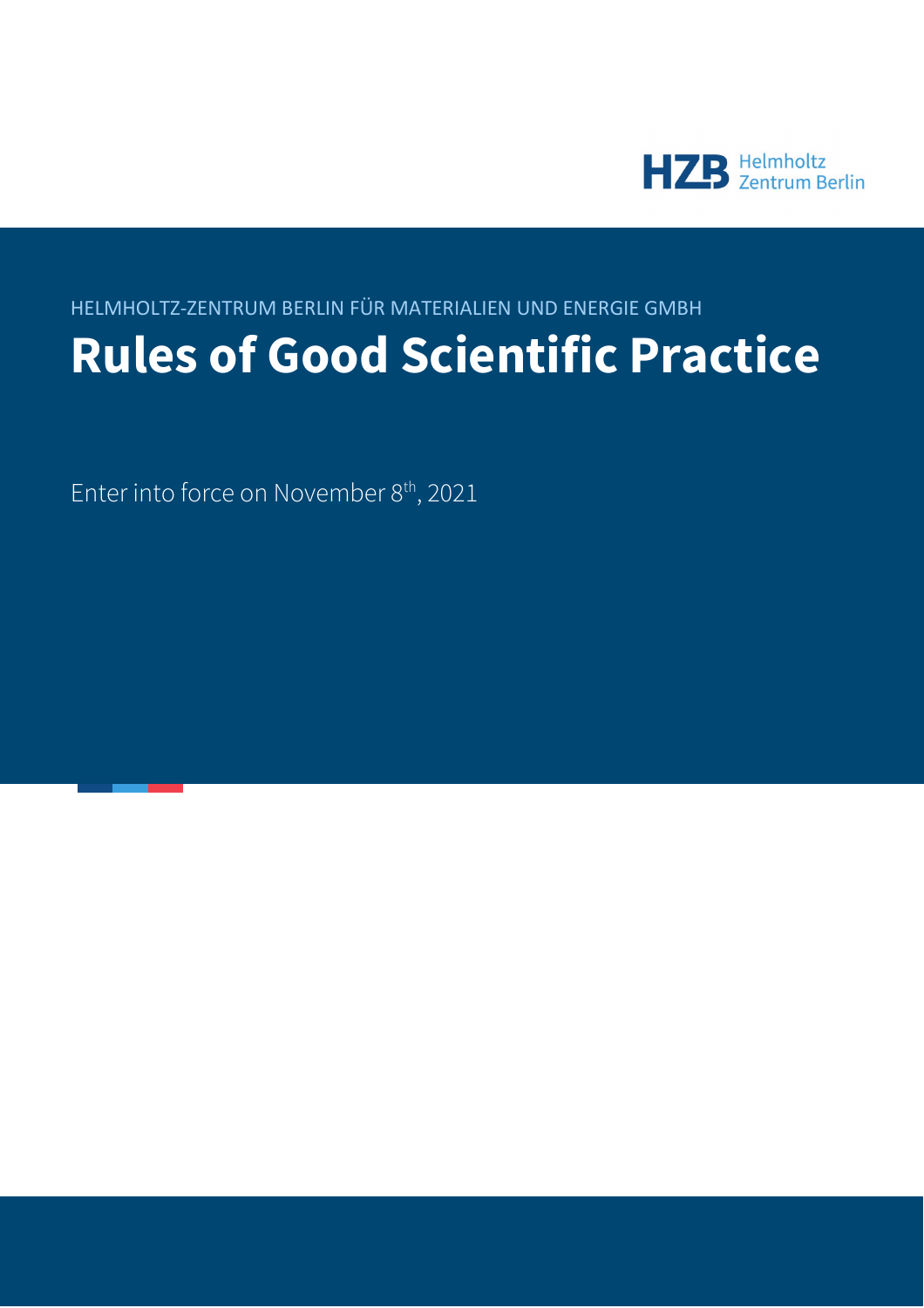# **Table of Contents** *(linked)*

| Guideline 3: Organizational responsibility of HZB management 5                   |
|----------------------------------------------------------------------------------|
| Guideline 4: Responsibility of the management of organizational-units 5          |
| Guideline 5: Performance dimensions and evaluation criteria  6                   |
|                                                                                  |
|                                                                                  |
|                                                                                  |
|                                                                                  |
|                                                                                  |
|                                                                                  |
|                                                                                  |
|                                                                                  |
| Guideline 13: Establishing public access to research results  11                 |
|                                                                                  |
|                                                                                  |
| Guideline 16: Confidentiality and neutrality in peer review and consultation  13 |
|                                                                                  |
|                                                                                  |
|                                                                                  |
| Guideline 19: Whistleblowers and those affected by allegations 15                |
| Guideline 20: Procedures in cases of suspected scientific misconduct  16         |
|                                                                                  |
|                                                                                  |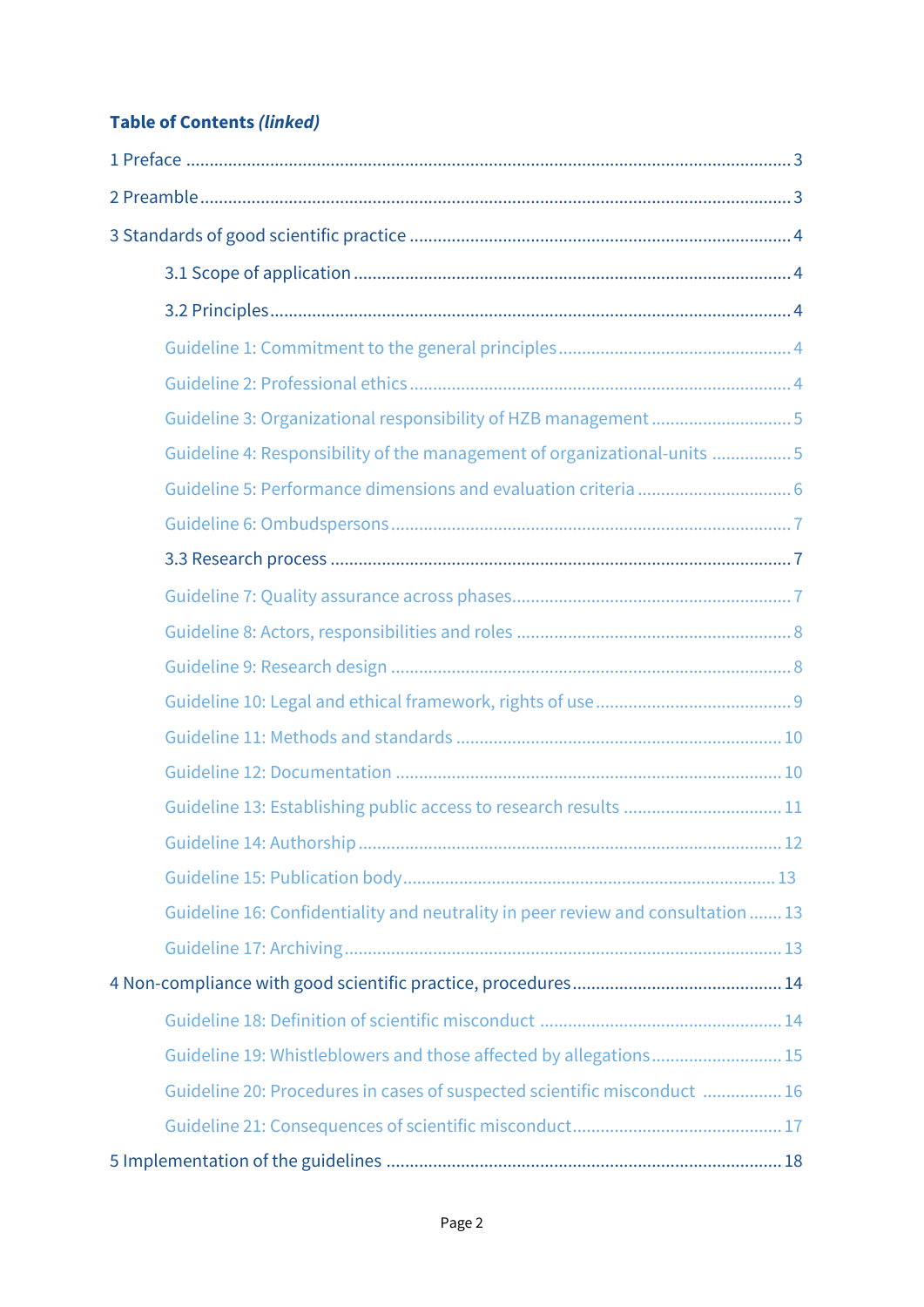### <span id="page-2-0"></span>**1 Preface**

Die Deutsche Forschungsgemeinschaft (DFG, German Research Foundation) brought the code "Guidelines for Safeguarding Good Research Practice" into effect on August 1, 2019. This represents the consensus of the members of the DFG on the fundamental principles and standards of good scientific practice and is supported by them. In close accordance with this code, the following guidelines have been established in a legally binding manner for the Helmholtz-Zentrum Berlin für Materialien und Energie GmbH (HZB) by the management in consultation with the Scientific and Technical Council (WTR) of the HZB. The code of the DFG has been adopted verbatim as far as possible and, where necessary, adapted to the specific circumstances of the HZB.

These guidelines offer all scientifically active employees of the HZB a reliable guideline to make good scientific practice a fixed and binding part of their research and scientific activities. The rules also apply in the case of activities of HZB employees in external committees and in other research institutions as well as for guests during their activities at HZB. The material scope of application extends to all scientific projects in which the HZB is involved through its employees.

### **2 Preamble**

Scientific integrity forms the basis of trustworthy science. It is an expression of scientific self-obligation, which comprises respectful treatment of each other, study participants, animals, cultural assets and the environment, and strengthens and promotes society's indispensable trust in science.

The constitutionally guaranteed freedom of science is inseparably linked with a corresponding responsibility. It is the primary task of every scientist and researcher, as well as of the institutions in which science is organized, to take this responsibility fully into account and to use it as a guideline for their own actions.

Science itself ensures good scientific practice through honest thinking and action, not least through organizational and procedural regulations. Professional societies, journals, publishers, research funders, whistleblowers, ombudspersons and the independent "German Research Ombudsman" (German: "Ombudsman für die Wissenschaft") committee set up by the DFG also play different roles in ensuring good scientific practice; they base their actions in research - both publicly funded and non-publicly funded - on the basic ideas of the Code. Thus, whistleblowers who report a justified suspicion of scientific misconduct fulfill an indispensable function for the self-control of science.

The local ombudspersons, the central ombudsperson of the Helmholtz Association (HGF) and the independent body "German Research Ombudsman" are trustworthy contact partners offering advice and conflict mediation in questions of good scientific practice and its possible violation through scientific dishonesty.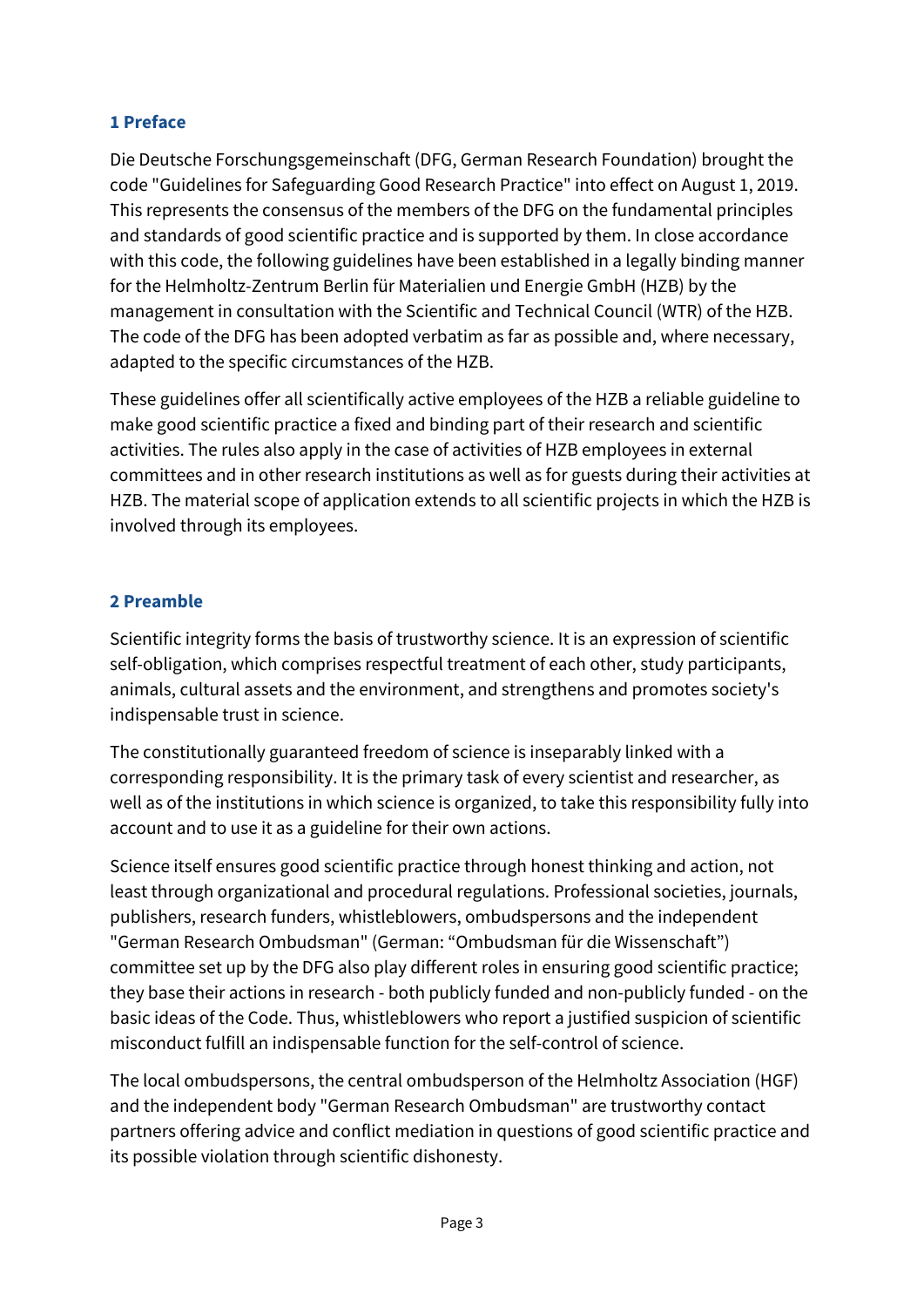#### <span id="page-3-0"></span>**3 Standards of good scientific practice**

## **3.1 Scope of application**

The following guidelines summarize the key standards of good scientific practice and describe the procedure in the event of their non-compliance.

#### **3.2 Principles**

#### **Guideline 1: Commitment to the general principles**

The HZB defines the rules for good scientific practice with the participation of its scientifically active employees, makes them known to them and obliges them to comply with them - taking into account the special features of the relevant field. Each scientifically active employee is responsible for ensuring that his or her own conduct complies with the standards of good scientific practice.

#### *Clarifications:*

Good scientific practice requires openness and honesty towards the contributions of colleagues, collaborators, competitors and predecessors. The general principles, which are further elaborated in the following guidelines, include in particular,

- to work lege artis, to maintain strict honesty with regard to one's own and third parties' contributions, to consistently challenge all results oneself, and to allow and promote critical discourse in the scientific community.
- documenting all work steps, securely storing all records and electronic data, ensuring reproducibility prior to publication, and providing access to the records for authorized third parties.
- responsibility for authorships. The authors of a scientific publication are always jointly responsible for its content, unless individual contributions are explicitly named.

## **Guideline 2: Professional ethics**

Scientific employees are responsible for implementing the fundamental values and standards of scientific work in their work and for standing up for them.

Teaching the fundamentals of good scientific work begins at the earliest possible stage in academic teaching and scientific training. Scientific staff at all career levels regularly update their knowledge of the standards of good scientific practice and the state of research.

## *Clarifications:*

Experienced scientific staff and young scientists support each other in continuous learning and further training process and are in regular contact with each other.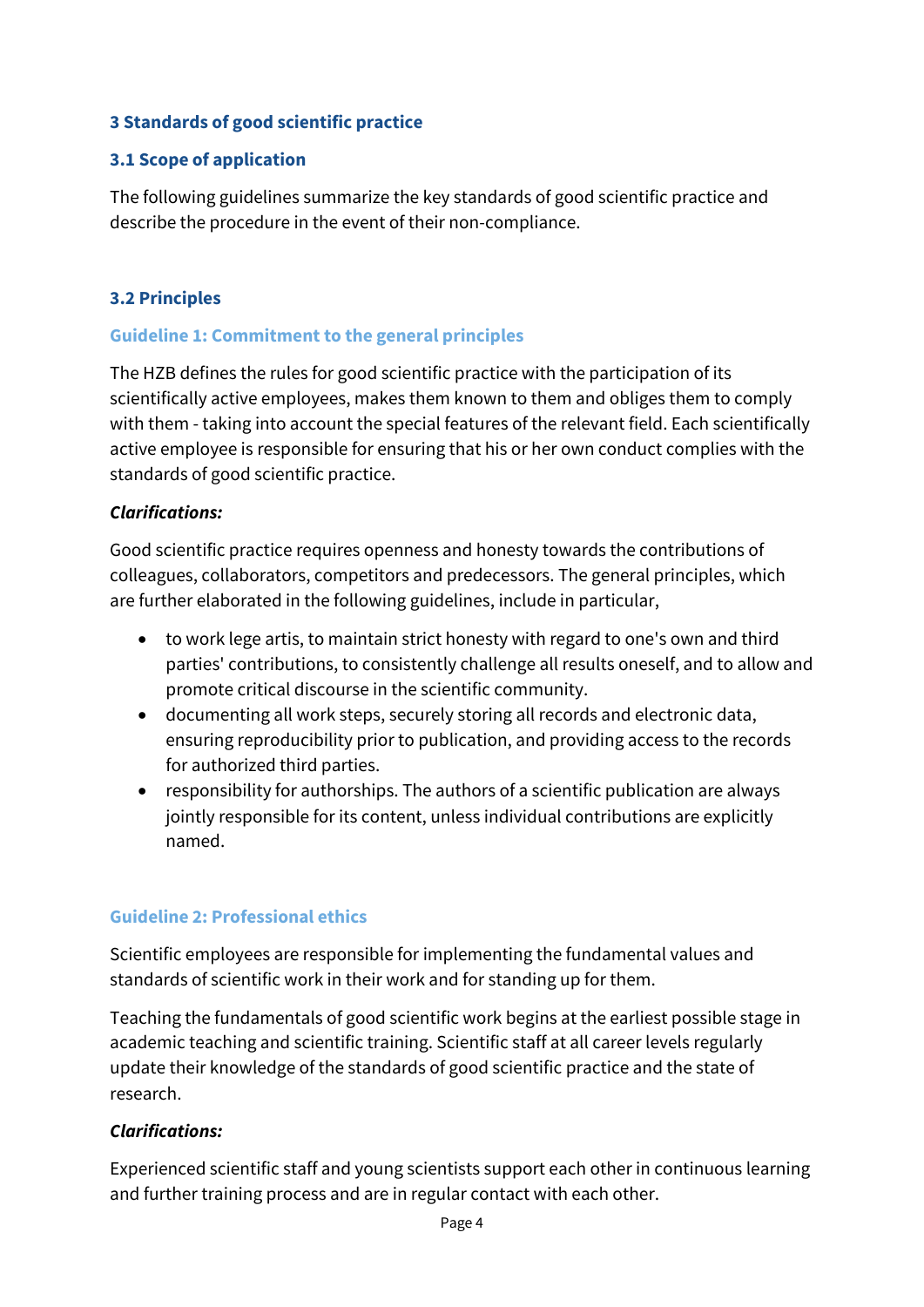## <span id="page-4-0"></span>**Guideline 3: Organizational responsibility of the management of HZB**

The HZB management creates the framework conditions for scientific work. It is responsible for compliance with and communication of good scientific practice as well as for appropriate career support of all employees. It guarantees the preconditions for the scientific staff to comply with legal and ethical standards. At HZB, there are defined procedures and principles for personnel selection and development as well as for the promotion of young scientists and equal opportunities.

## *Clarifications:*

The management of HZB is responsible for an appropriate institutional organizational structure. This ensures that, depending on the size of the individual scientific work units, the tasks of management, supervision, quality assurance and conflict resolution are clearly assigned and appropriately communicated to the respective members and staff.

Gender equality and diversity are taken into account in the selection and development of personnel. The corresponding processes are transparent and avoid, as far as possible, unwitting influences ("unconscious bias").

Suitable support structures and concepts have been established for young scientists. Career advice and further career paths as well as further training opportunities are offered for scientific and scientific-accessory personnel.

# **Guideline 4: Responsibility of the management of organizational units**

The heads of the scientific organizational units (OU) are responsible for the management, supervision, conflict resolution and quality assurance of the scientific work at HZB. They are responsible for the entire unit. The interaction in scientific OUs is such that the group as a whole can fulfill its tasks, that the necessary cooperation and coordination take place and that all members are aware of their roles, rights and duties.

The management task also includes, in particular, ensuring appropriate individual supervision of young scientists - embedded in the overall concept of the HZB - as well as career support for scientific and science-accessory personnel. In order to prevent abuse of power and the exploitation of dependencies to the greatest possible extent, HZB has created suitable organizational structures.

## *Clarifications:*

The OU heads assure that

- the objectives of the research work and the tasks of the individual researcher are defined,
- each employee's responsibilities are clearly assigned, and
- regular checks are carried out to ensure that targets are being met.

In the case of projects, the project leader assumes these tasks.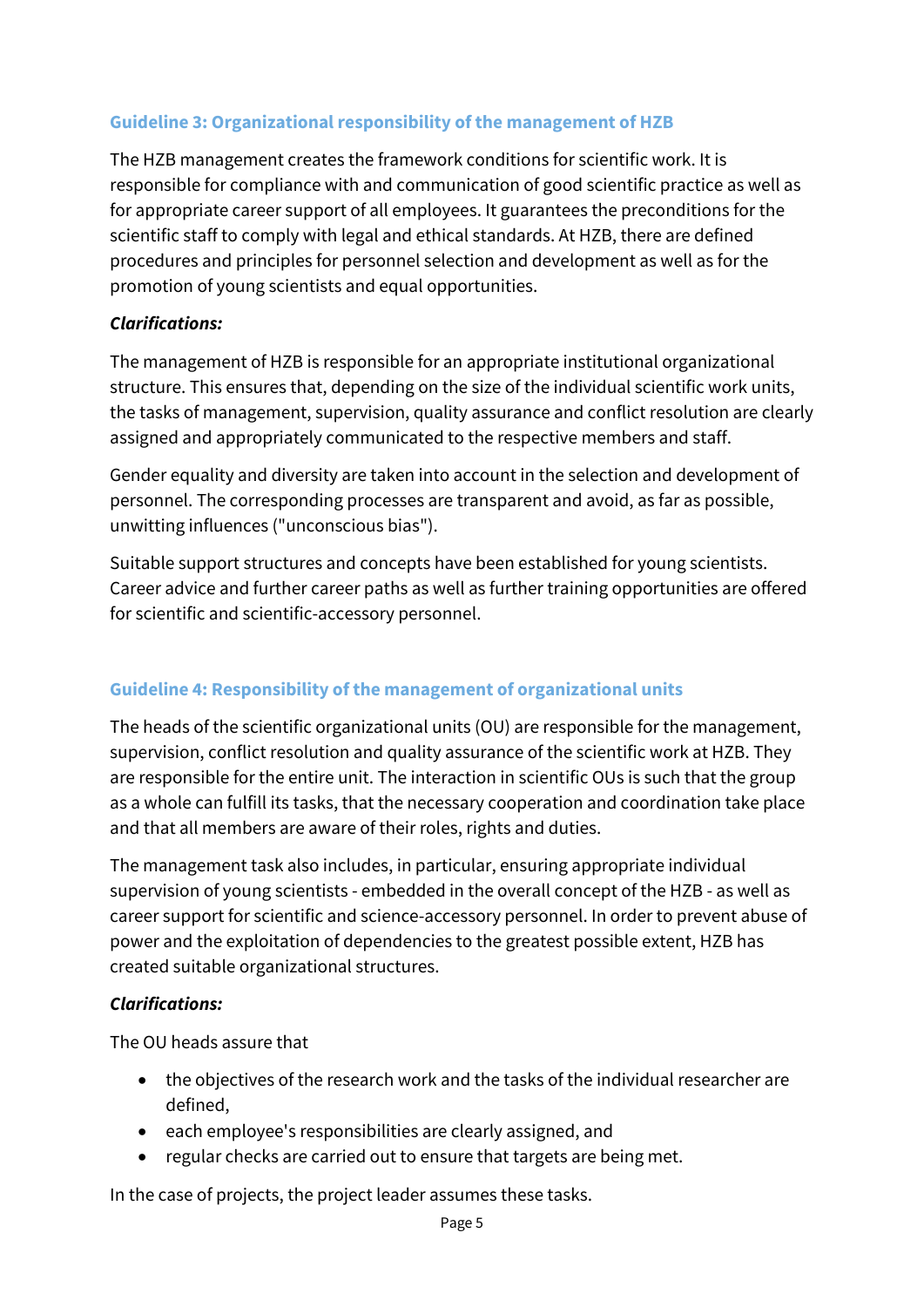<span id="page-5-0"></span>Scientifically active employees who cooperate in inter-center projects are subject to the rules of good scientific practice, even if the responsible project leader is not employed at HZB.

Scientifically active employees enjoy a relationship of support and personal responsibility appropriate to their career level. They have an adequate status with corresponding rights of participation. Increasing independence enables them to shape their careers.

Young scientists are entitled to appropriate support and training. This includes in particular

- the teaching of good scientific practice,
- special professional support for scientific work, and
- the appropriate material equipment of the working environment.

### **Guideline 5: Performance dimensions and evaluation criteria**

A multidimensional approach is required to evaluate the performance of scientific employees:

In addition to scientific performance, other aspects can be taken into account. The evaluation of performance primarily follows qualitative standards, whereby quantitative indicators can only be included in the overall evaluation in a differentiated and reflected manner. In addition to the categories of the General Equal Treatment Act, individual characteristics in curricula vitae are also taken into account in the assessment, insofar as they are freely stated.

#### *Clarifications:*

High-quality science is oriented to discipline-specific criteria. In addition to the generation of knowledge and its critical reflection, other performance dimensions are also included in the assessment. These are, for example: a commitment to the operation and further development of infrastructures for internal and external users, as well as user support, teaching, public relations, knowledge and technology transfer, participation in committees of the HZB, the Helmholtz Association and other institutions; contributions in the overall interest of society can also be honored. The scientific attitude of the scientifically active employees, such as openness to knowledge and willingness to take risks, is also taken into account. Appropriate consideration will be given to periods of absence due to personal, family or health reasons, or resulting longer periods of training or qualification, alternative career paths or comparable circumstances.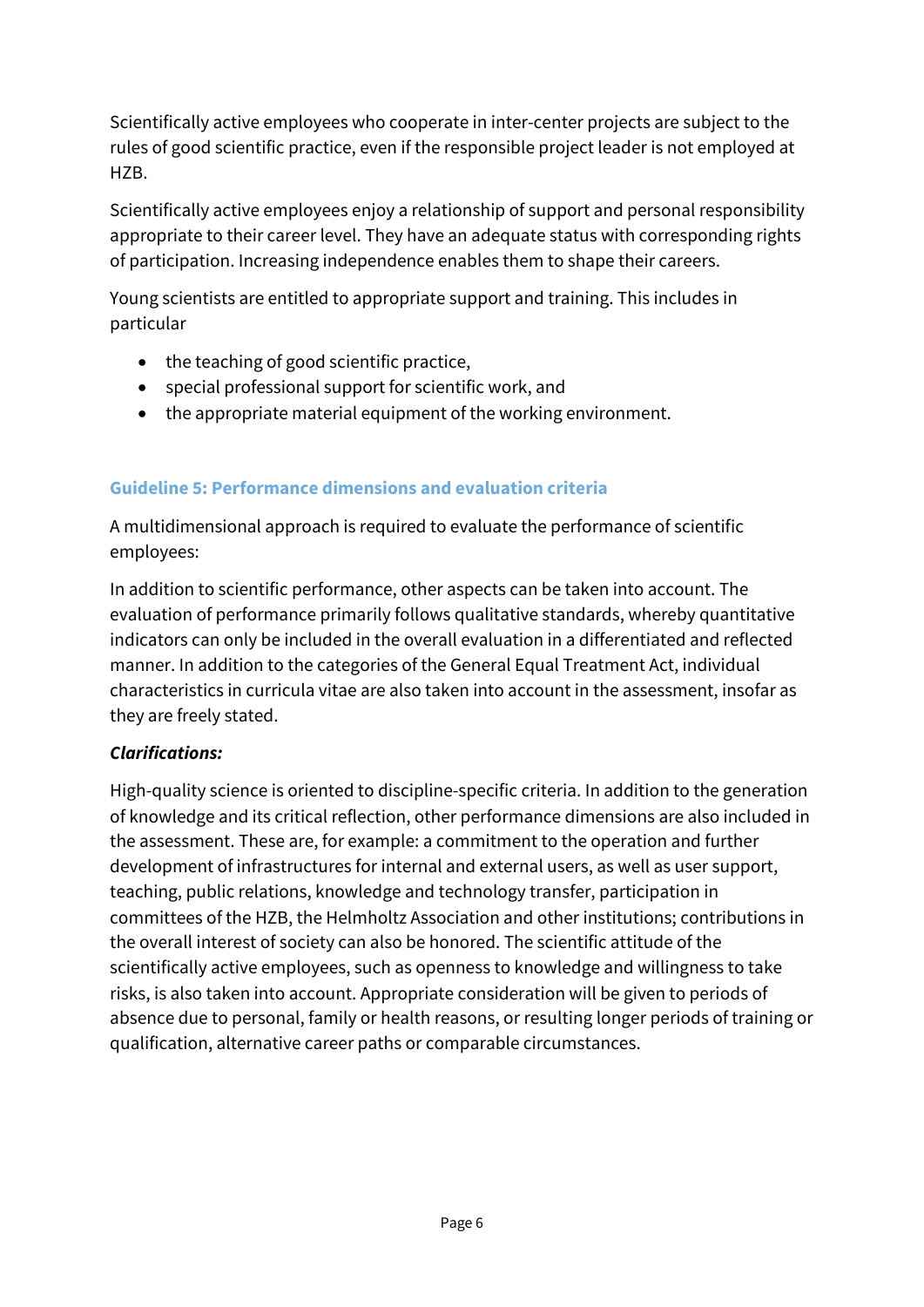#### <span id="page-6-0"></span>**Guideline 6: Ombudspersons**

The WTR collects proposals from the HZB for ombudsperson candidates, evaluates them carefully and selects four individuals who are suggested to the management for appointment.

The management nominates them and takes sufficient care that the ombudspersons are known at the HZB. In case of bias, the ombudspersons represent each other.

### *Clarifications:*

Ombudspersons are selected from among employees with scientific integrity and management experience. The ombudspersons may not be a member of the management of the HZB during the exercise of this office. The term of office of ombudspersons is limited to three years. A single re-election is possible.

They advise as neutral and qualified contact persons in questions of good scientific practice and in suspected cases of scientific misconduct and contribute, as far as possible, to solution-oriented conflict mediation. The ombudspersons receive the inquiries while maintaining confidentiality and, if necessary, initiate a procedure as described in Guideline 20.

The ombudspersons receive the necessary support and acceptance from the HZB in the performance of their duties. In order to increase the functionality of the ombudsman system, the HZB makes it possible to relieve the ombudspersons in other ways.

The HZB grants its employees the right to turn to the ombudsperson of the HZB, to the central ombudsperson of the HGF or to the supra-regionally active committee "German Research Ombudsman". The "German Research Ombudsman" is an independent body that is available for advice and support in questions of good scientific practice and its violation through scientific dishonesty.

#### **3.3 Research process**

#### **Guideline 7: Quality assurance across phases**

The scientific staff carries out each step in the research process in a lege artis manner. When scientific findings are made publicly available (in the narrower sense in the form of publications, but also in the broader sense via other communication channels), the applied quality assurance mechanisms are always explained. This applies in particular when new methods are developed.

#### *Clarifications:*

Continuous, research-related quality assurance refers in particular to compliance with subject-specific standards and established methods, to processes such as the calibration of equipment, the collection, processing and analysis of research data, the selection and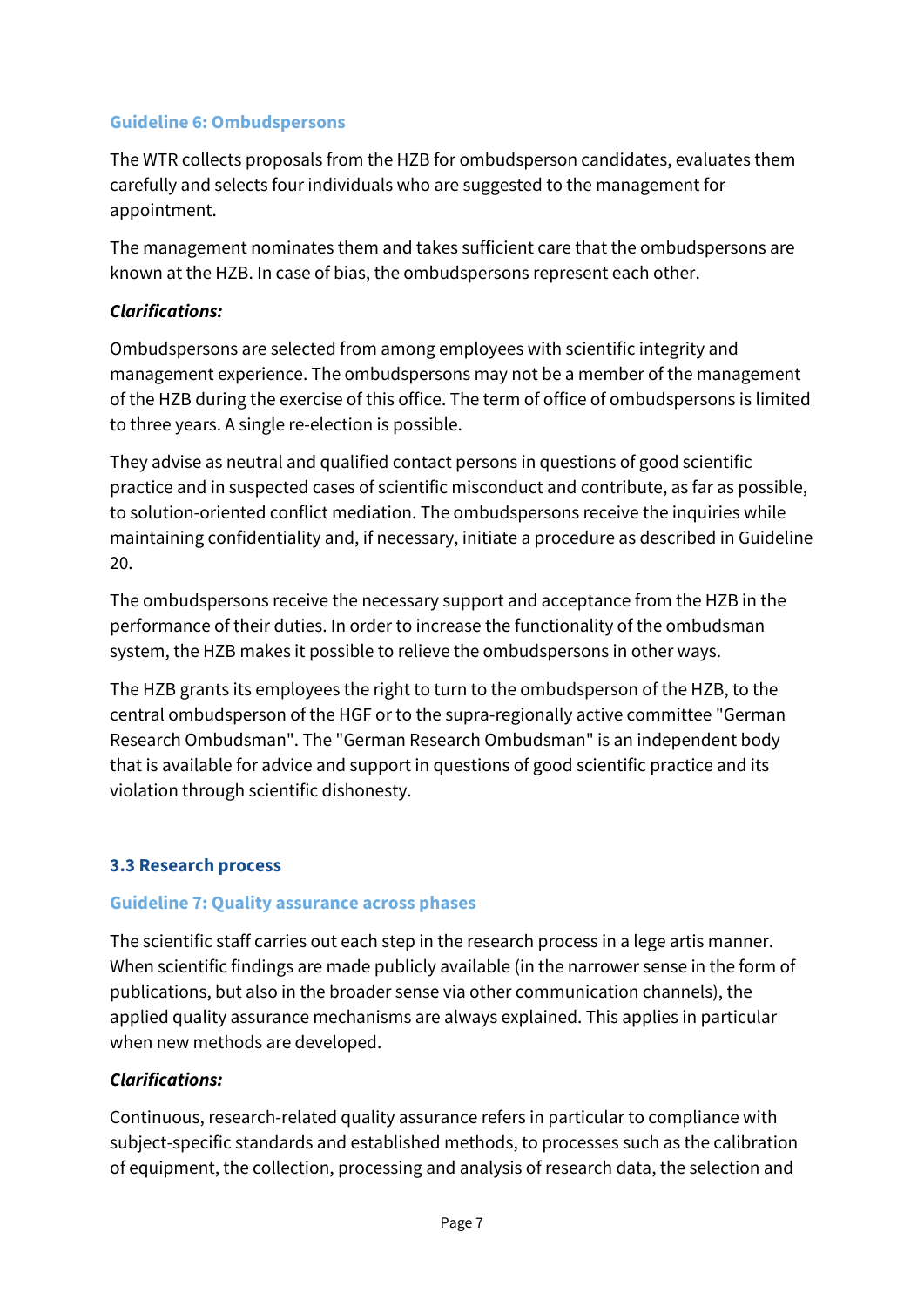<span id="page-7-0"></span>use of research software, its development and programming, and to the keeping of laboratory records.

If scientific employees have made findings publicly available and subsequently become aware of discrepancies or errors, they correct them. If the discrepancies or errors are the reason for the retraction of a publication, the scientifically active staff members shall contact the relevant publisher or infrastructure provider, etc. as quickly as possible to ensure that the correction or retraction is made and marked accordingly. The same applies if such discrepancies or errors are brought to the attention of the research staff by third parties.

The origin of data, organisms, materials and software used in the research process is identified and the subsequent use is documented; the original sources are cited. The nature and extent of research data generated in the research process are described. The handling of such data is designed in accordance with the requirements of the subject concerned.

The source code of publicly accessible software must be persistent, citable and documented. The fact that results or findings can be replicated or verified by other scientific staff (for example, by means of a detailed description of materials and methods) is - depending on the subject area concerned - an essential component of quality assurance.

# **Guideline 8: Actors, responsibilities and roles**

The roles and responsibilities of the scientific staff involved in a research project as well as of the science-accessory staff must be clear and agreed upon with the responsible OU management at all times during a research project.

# *Clarifications:*

The participants in a research project are in regular contact with each other. They define their roles and responsibilities in an appropriate manner and adjust them if necessary. An adjustment is particularly indicated if the focus of the work of one of the participants in the research project changes.

# **Guideline 9: Research design**

When planning a project, scientifically active employees take the current state of research into account comprehensively and acknowledge it. The identification of relevant and suitable research questions requires a careful search for research achievements that have already been made publicly available. HZB ensures the necessary framework conditions for this. Aspects of sustainability and of unnecessary use of resources are to be taken into account in research planning.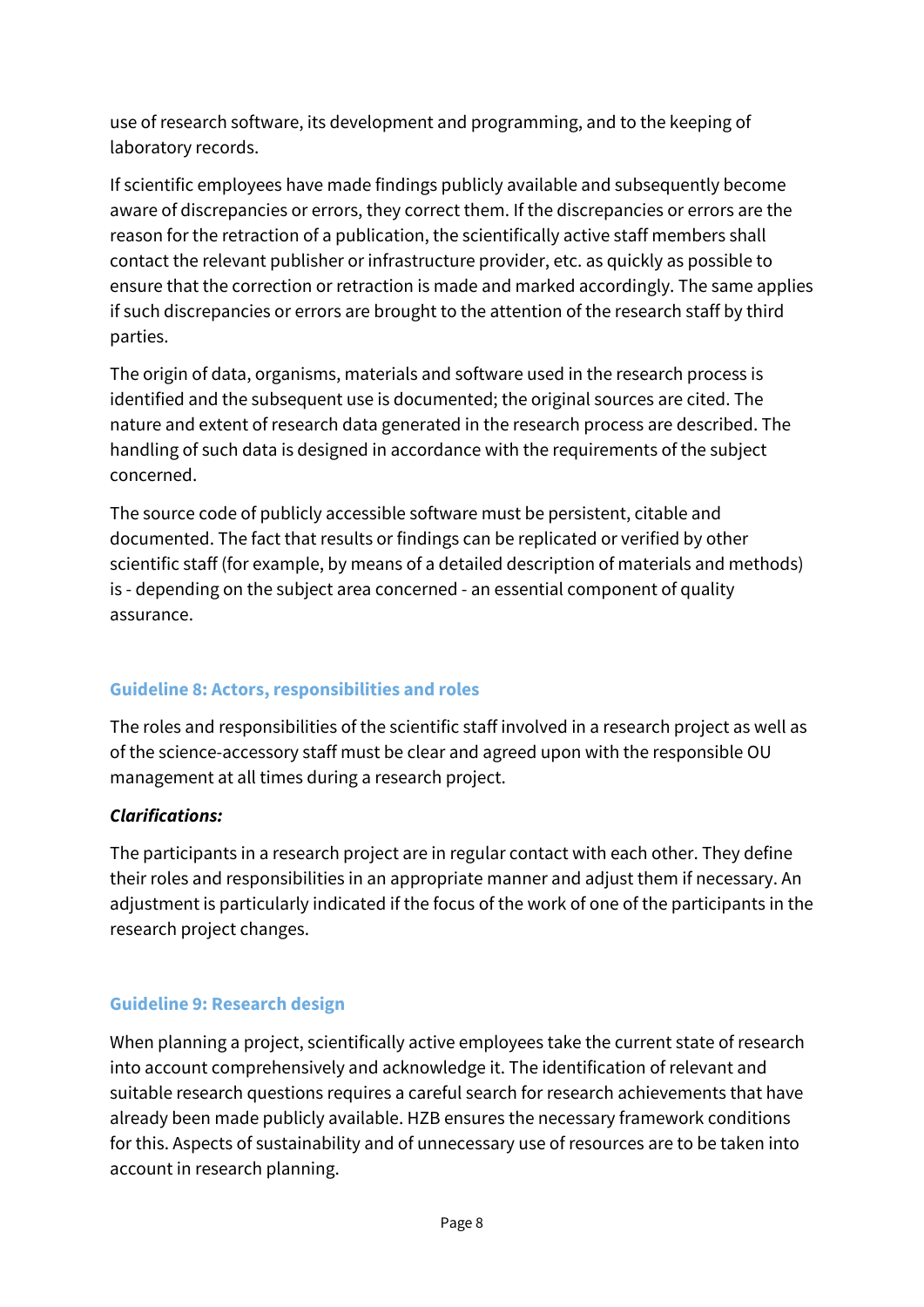## <span id="page-8-0"></span>*Clarifications:*

Methods to avoid (unconscious) bias in the interpretation of findings, e.g. blinding of test series or reference measurements, are applied as far as possible. Scientific staff check whether and, if so, to what extent gender and diversity can be significant for the research project (with regard to the methods, the work program, the objectives, etc). When interpreting findings, the respective framework conditions are taken into account.

## **Guideline 10: Legal and ethical framework, rights of use**

Scientifically active employees handle the constitutionally granted freedom of research responsibly. They take into account rights and obligations, in particular those resulting from legal requirements, but also from contracts with third parties, and, if necessary, obtain and submit consents and ethics opinions. With regard to research projects, a thorough assessment of the research consequences and evaluation of the respective ethical aspects should be carried out. The legal framework of a research project also includes documented agreements on the rights of use of the research data and research results arising from it.

### *Clarifications:*

Scientifically active employees are continuously aware of the risk of misuse of research results. Their responsibility is not limited to compliance with legal requirements, but also includes the obligation to use their knowledge, experience and skills in such a way that risks can be identified, assessed and evaluated. In doing so, they take particular account of the aspects associated with safety-relevant research (dual use). HZB is responsible for ensuring that the actions of its scientifically active employees conform to the rules and promotes this through suitable organizational structures. It develops binding principles for research ethics and procedures for the corresponding assessment of research projects.

If possible and reasonable, scientifically active employees shall enter into documented agreements on the rights of use at the earliest possible point in the research project. Documented agreements are particularly useful if several academic and/or non-academic institutions are involved in a research project or if it is foreseeable that an academic employee will change research institutions and would like to continue using the data generated by him/her for (his/her own) research purposes. In the context of an ongoing research project, the authorized users may grant third parties access to the data (in particular in accordance with data protection regulations).

Further details are regulated in another HZB document on the handling of scientific data.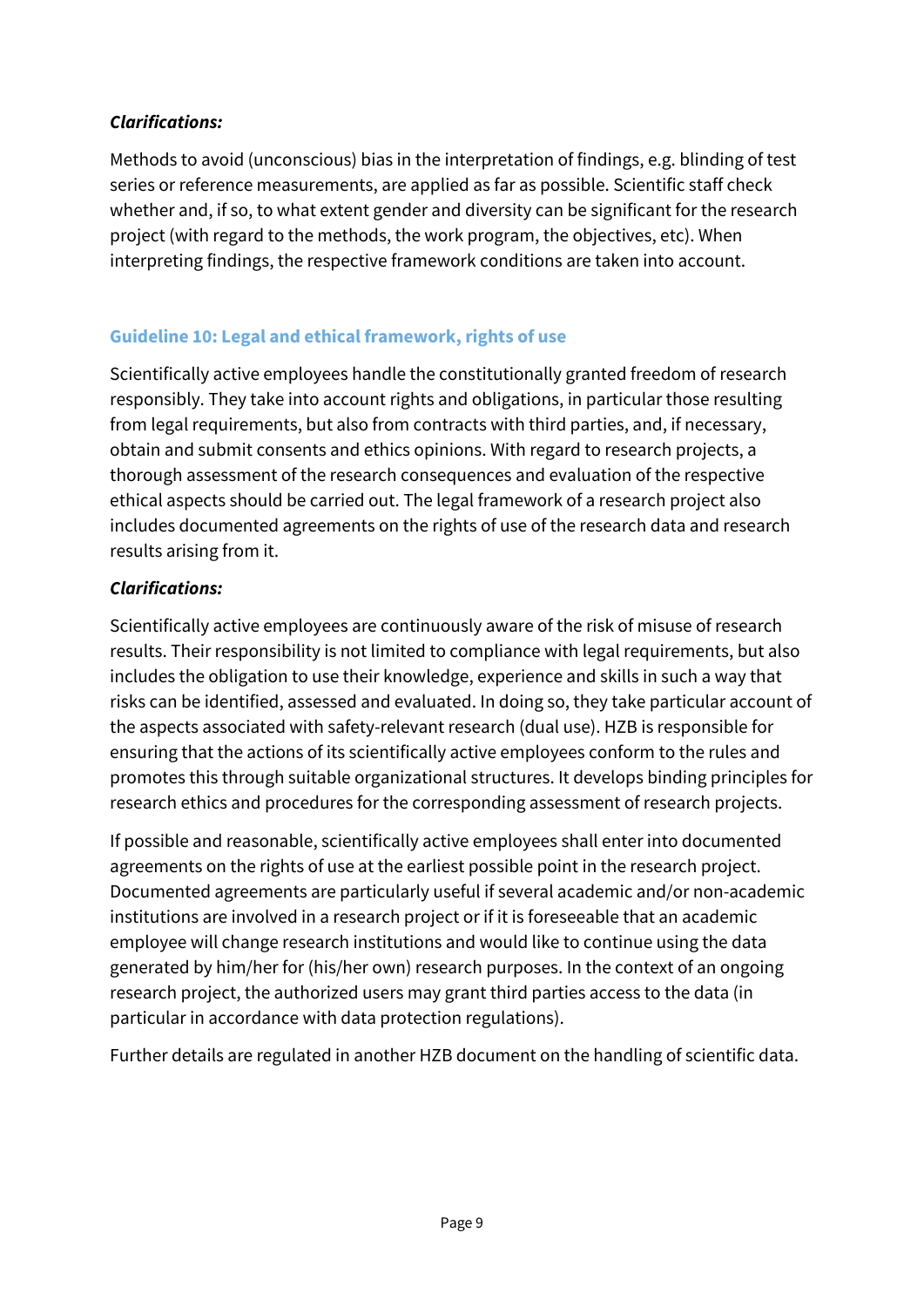#### <span id="page-9-0"></span>**Guideline 11: Methods and standards**

To answer research questions, scientific staff apply scientifically sound and comprehensible methods. When developing and applying new methods, they attach particular importance to quality assurance and the establishment of standards.

#### *Clarifications:*

As a rule, the application of a method requires specific competencies, which may be covered by correspondingly close collaborations. The establishment of standards for methods, the application of software, the collection of research data and the description of research results is an essential prerequisite for the comparability and transferability of research results.

# **Guideline 12: Documentation**

Scientists document all information relevant to the occurrence of a research result as comprehensibly as is necessary and appropriate in the subject area concerned in order to be able to check and evaluate the result.

In principle, they therefore also document individual results that do not support the research hypothesis. A selection of results must be avoided in this context. If concrete professional recommendations exist for the review and evaluation, the scientifically active employees carry out the documentation according to the respective requirements. If the documentation does not meet these requirements, the restrictions and the reasons for them are explained in a comprehensible manner. Documentation and research results must not be manipulated; they must be protected against manipulation as best as possible.

## *Clarifications:*

An important basis for enabling replication is to store the information necessary for understanding the research about the research data used or created, the methods, evaluation and analysis steps, and, if applicable, the origin of the hypothesis, to ensure the traceability of citations, and, as far as possible, to allow third parties access to this information. In the development of research software, the source code is documented.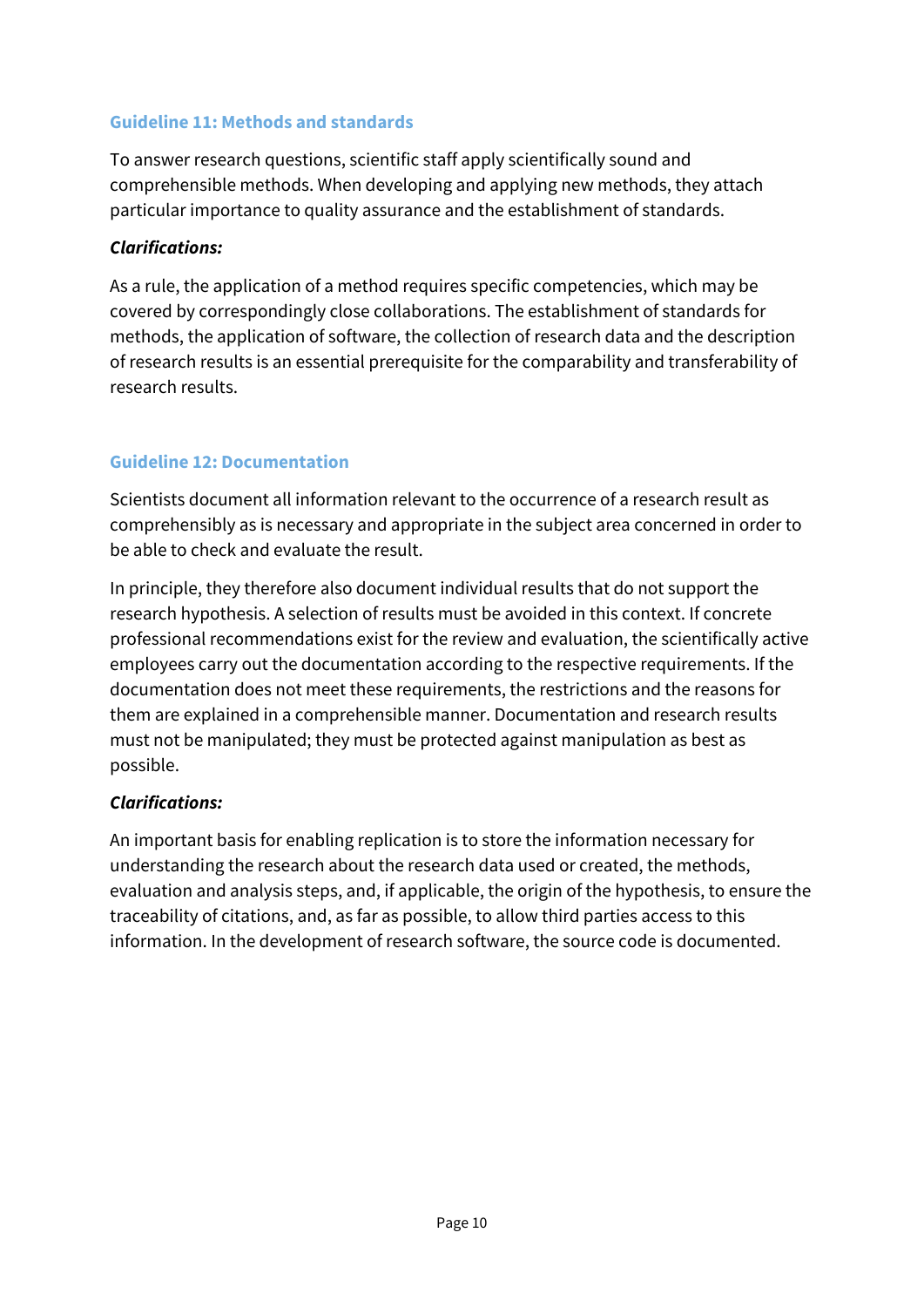### <span id="page-10-0"></span>**Guideline 13: Establishing public access to research results**

As a matter of principle, scientific staff contribute all results to the scientific discourse. In individual cases, however, there may be reasons not to make results publicly available (in the narrower sense in the form of publications, but also in the broader sense via other communication channels); this decision may not depend on third parties. Industrial cooperations are subject to cooperation agreements. Scientists are responsible for deciding whether, how and where to make their results publicly available, taking into account the customs of the discipline concerned. Once a decision has been made to make results publicly available, scientific employees describe them completely and comprehensibly. This also includes, as far as possible and reasonable, making available the research data, materials and information on which the results are based, the methods applied and the software used, and providing a comprehensive description of the work processes. Self-programmed software will be made publicly available, including the source code.

Scientifically active employees must provide complete and correct evidence of their own and others' preliminary work.

Selected scientific research results should be made available not only to a scientific audience, but also to the general public. In doing so, the rules of good scientific practice are to be observed in the same way as for scientific publications. This also applies to communication via social media.

#### *Clarifications:*

For reasons of traceability, connectivity of research, and reusability, whenever possible, scientific collaborators deposit the research data and materials of central importance on which the publication is based - following the FAIR principles ("Findable, Accessible, Interoperable, Re-Usable") - accessible in recognized archives and repositories. Further requirements of the funding bodies for the respective project funding are taken into account. Restrictions may arise in the context of patent applications with regard to public accessibility. If research software developed in-house is to be made available to third parties, it will be provided with an appropriate license.

In keeping with the idea of "quality before quantity", scientific staff avoid publishing an unreasonably small number of publications. They limit the repetition of the contents of their publications as authors to the extent necessary for the understanding of the context; the citation of results that have already been made publicly available is to be preferred.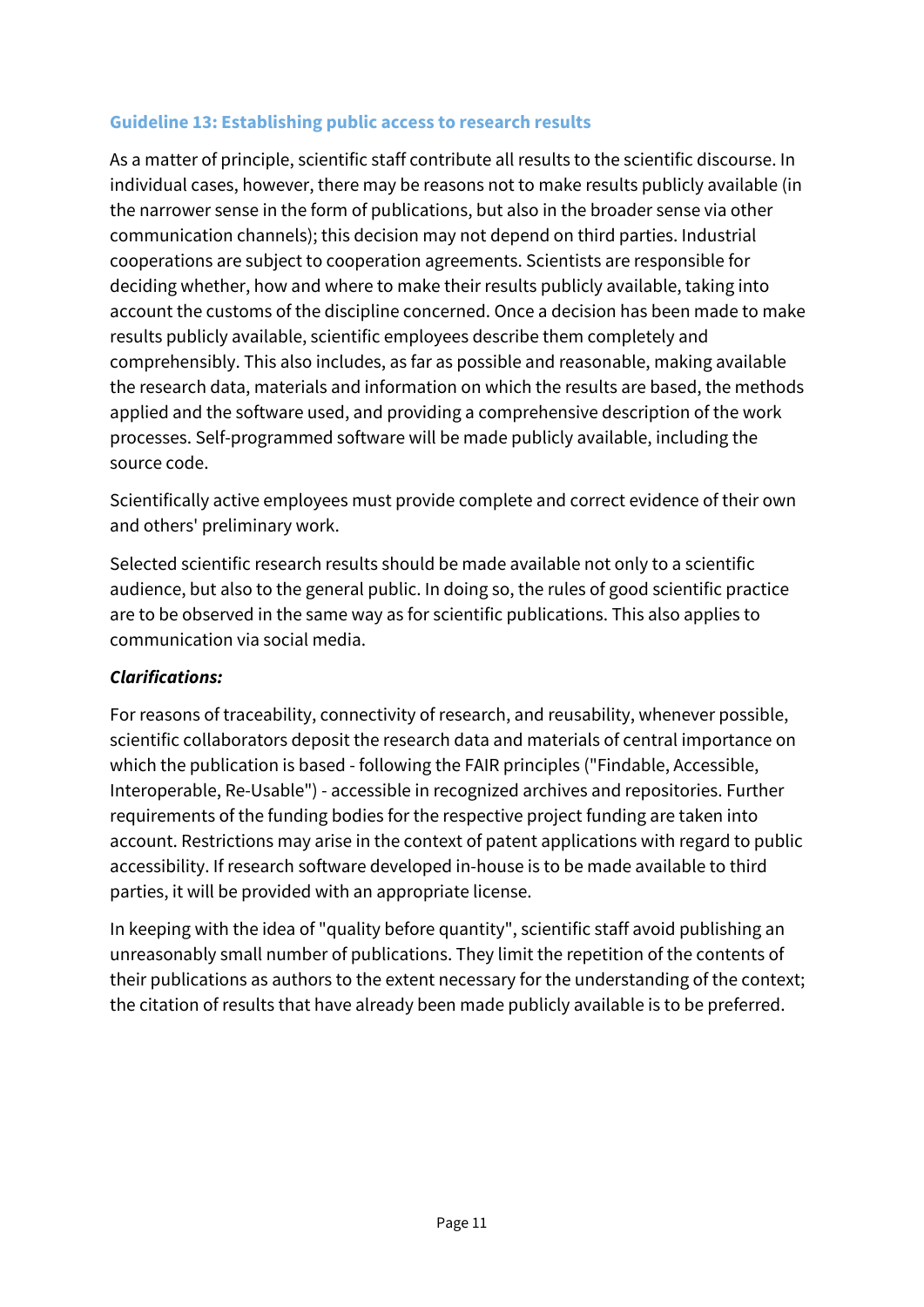### <span id="page-11-0"></span>**Guideline 14: Authorship**

An author is a person who has made a genuine, traceable contribution to the content of a scientific text, data or software publication. All authors agree to the final version of the work to be published. They share responsibility for the publication, unless explicitly stated otherwise.

Authors take care and, as far as possible, work towards ensuring that their research contributions are marked by the publishers or infrastructure providers in such a way that they can be correctly cited by users.

Each author is responsible for submitting the publication to his/her OU management prior to publication.

### *Clarifications:*

The contribution of each author must be made to the scientific content of the publication. When a contribution is genuine and comprehensible, it must be examined separately in each individual case and depends on the subject area concerned. A comprehensible, genuine contribution exists in particular if a scientifically active employee has contributed in a scientifically relevant way to

- the development and design of the research project or
- the development, collection, acquisition, provision of the data, software, sources, or
- the analysis/evaluation or interpretation of the data, sources and the conclusions drawn therefrom, or
- substantial generation of the manuscript.

If a contribution is not sufficient to justify authorship, such support may be appropriately acknowledged in footnotes, in the preface, or in the acknowledgments. An honorary authorship in which no such contribution has been made is not permissible. A leadership function does not in itself justify co-authorship.

Scientifically active employees agree at the earliest possible time on who is to become the author of the research results. The agreement on the order of authors is reached in good time, as a rule at the latest when the manuscript is being formulated, on the basis of comprehensible criteria taking into account the conventions of each discipline. Without sufficient reason, the required consent to publication of results may not be withheld. Refusals to publish must be justified by verifiable criticism of data, methods or results. In the event of suspected obstructive refusal of consent, the co-authors may contact one of the ombudspersons. The ombudsperson will examine the objections. In case of publication, the publication permission must be disclosed by the ombudsperson.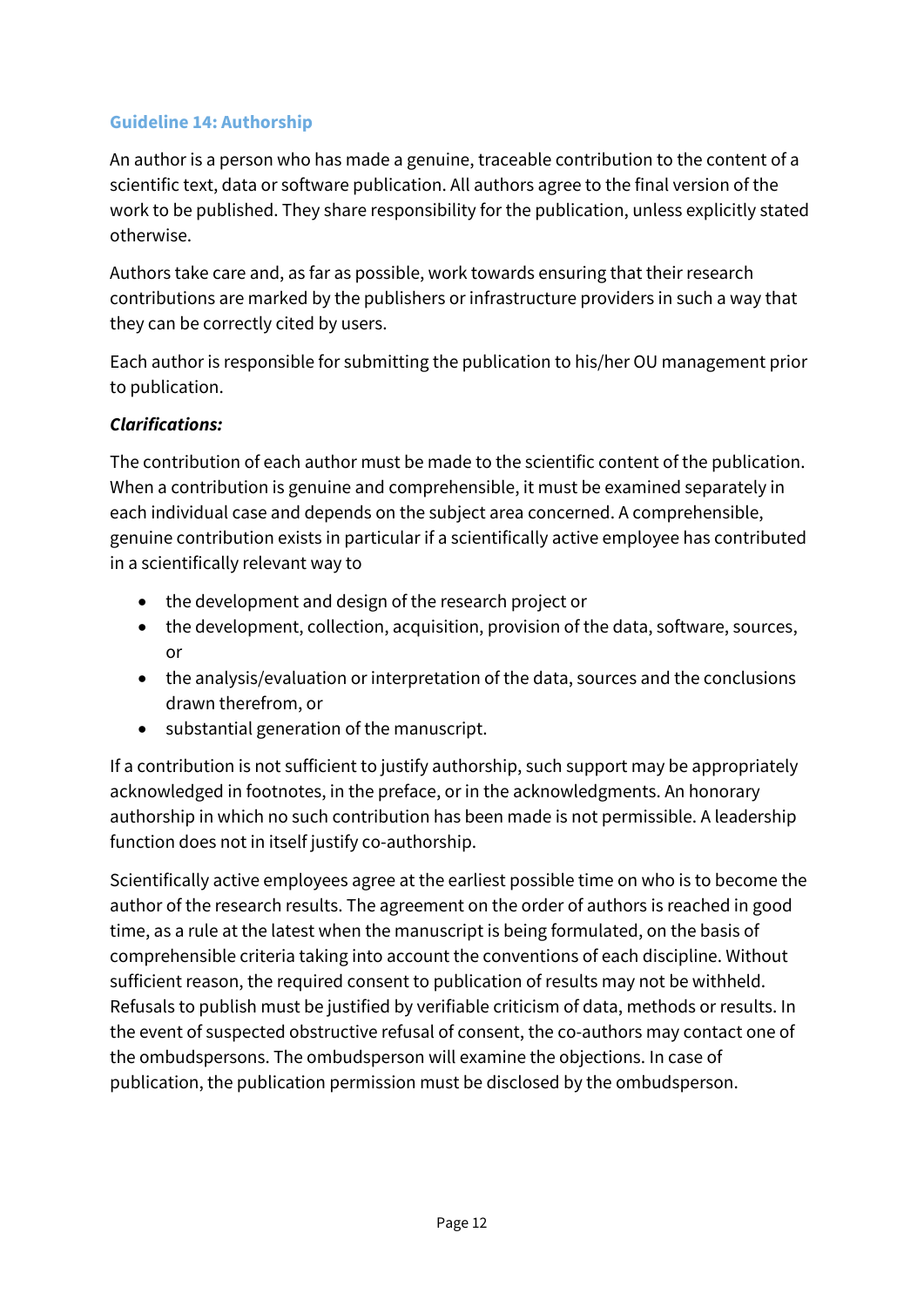#### <span id="page-12-0"></span>**Guideline 15: Publication body**

Authors choose the publication medium carefully, taking into account its quality and visibility in the respective field of discourse. The scientific quality of a contribution does not depend on the publication medium in which it is made publicly available. Publication in so-called predictive journals and similar publication organs should be avoided. Scientific staff members who assume the function of editors should carefully consider the publication organs for which they assume this task.

#### *Clarifications:*

In addition to the standard publications in books and journals, also specialist repositories, data and software repositories, and blogs, in particular, are taken into consideration. A new or unknown publication is checked for its seriousness. An essential criterion for the selection decision is whether the publication body has established its own guidelines for good scientific practice.

## **Guideline 16: Confidentiality and neutrality in peer review and consultation**

Honest conduct is the basis of the legitimacy of a judgment process. Scientifically active employees who, in particular, assess submitted manuscripts, funding applications or the expulsion of persons, are obliged to maintain strict confidentiality in this respect. They shall disclose all facts that could give rise to concerns of bias. The obligation to maintain confidentiality and to disclose facts that could give rise to concerns of bias also applies to members of scientific advisory and decision-making bodies.

## *Clarifications:*

The confidentiality of third-party content to which the reviewer or committee member has access precludes disclosure to third parties or use by the reviewer or committee member. Scientifically active employees shall immediately report, to the responsible office, any conflicts of interest or biases that could be justified with regard to the research project being reviewed or the person or subject of the consultation.

## **Guideline 17: Archiving**

Research staff members shall adequately safeguard research data or research results that have been made publicly accessible, as well as the underlying central materials and, if applicable, the research software used, in accordance with the standards of the discipline concerned, and shall retain them for a period of at least 10 years. In the event that there are comprehensible reasons for not retaining certain data, the scientifically active employees shall present these reasons. HZB ensures that the necessary infrastructure is in place to enable archiving.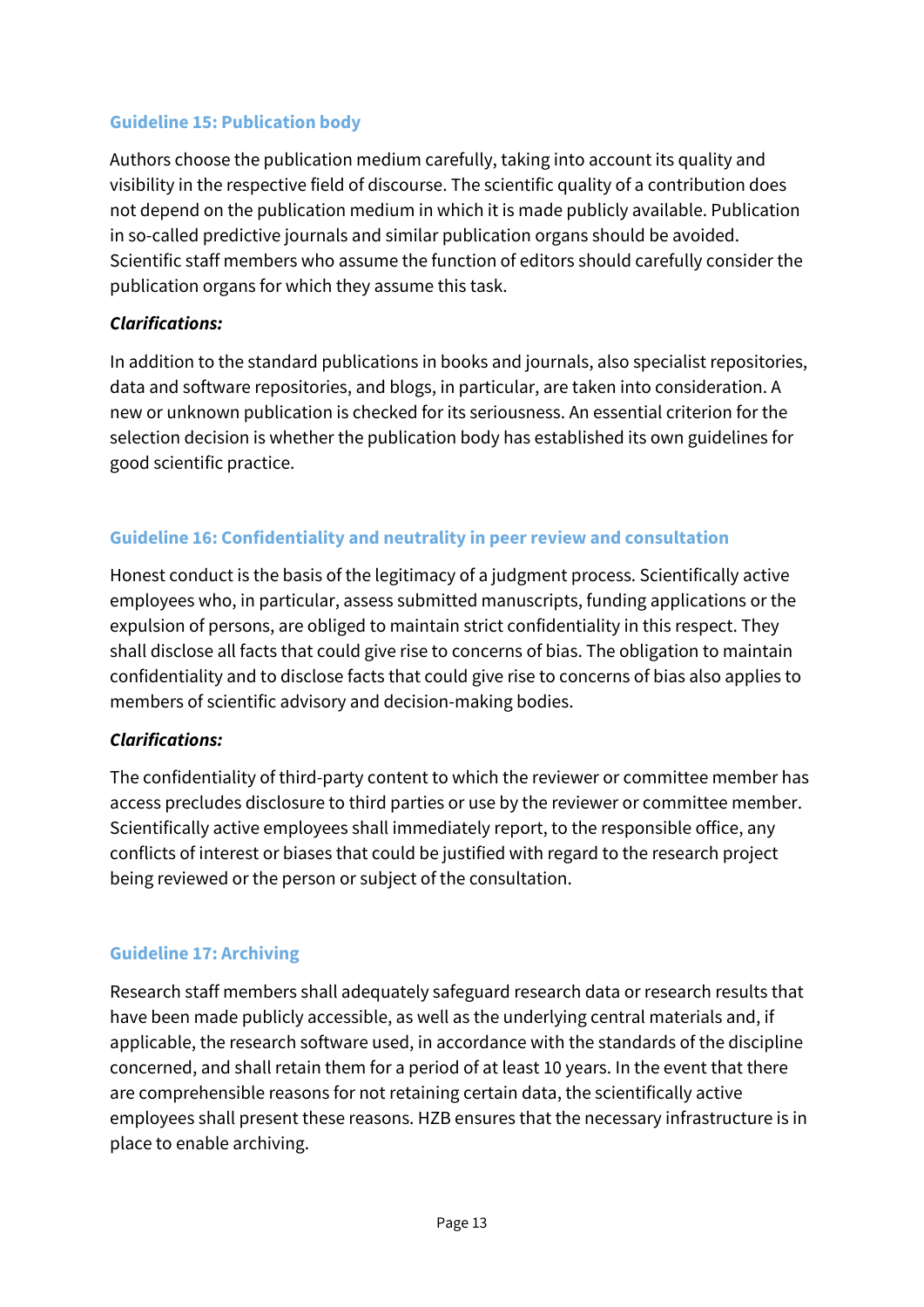### <span id="page-13-0"></span>*Clarifications:*

When scientific findings are made publicly available, the underlying research data (usually raw data and associated metadata) are kept accessible and traceable for a period of ten years at HZB or at the institution where they originated, or in multi-site repositories. The retention period begins with the date of public access.

In addition, the further regulations of the HZB must be observed.

#### **4 Non-compliance with good scientific practice, procedures**

#### **Guideline 18: Definition of scientific misconduct**

Scientific misconduct occurs when false information is deliberately or grossly negligently provided in a scientific context, the intellectual property of others is infringed, or their research activities are impaired.

#### *Clarifications***:**

Scientific misconduct occurs particularly in the event of:

a) False declarations

- Fabrication and/or falsification of data,
- Deletion of primary data,
- Manipulation of representations,
- False declarations involving advertisements, proposal applications, publications, etc.

b) Infringement of intellectual property of others through

- unauthorized exploitation under presumption of authorship (plagiarism),
- the presumption or unfounded assumption of scientific authorship, acceptance of honorary authorship,
- Exploitation of others' unpublished scientific ideas or research approaches (theft of ideas), especially as a reviewer,
- Publishing or making available data without the consent of the authorized person(s),
- claiming the authorship of another without the latter's consent.

c) Interference with the research activities of others by

- deliberate damage, destruction or manipulation of scientific test arrangements, data or software,
- the deliberately false or misleading expert evaluation of
- research activity,
- the preparation of favorable expert opinions,
- deliberate or grossly negligent damage to scientific reputation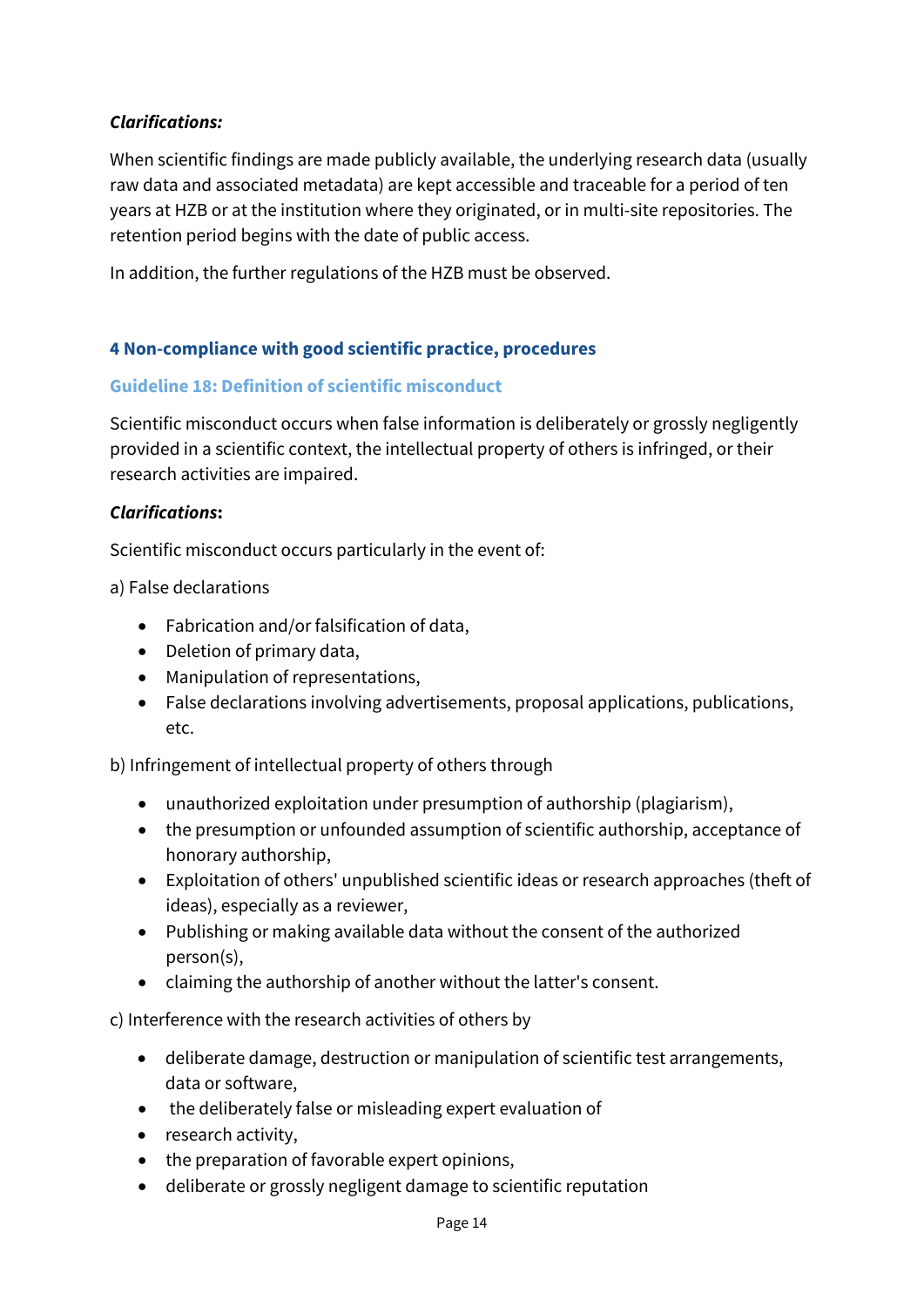- <span id="page-14-0"></span>• deliberate damage, destruction or manipulation of scientific test arrangements, data or software,
- the deliberately false or misleading expert evaluation of,
- research activity
- the preparation of favorable expert opinions,
- deliberate or grossly negligent damage to scientific reputation.

Joint responsibility in cases of scientific misconduct may result, among other things, from

- active participation in the misconduct of others,
- contributing knowledge of falsification by others,
- co-authorship of publications containing falsification, or
- gross neglect of the duty of supervision.

#### **Guideline 19: Whistleblowers and those affected by allegations**

The responsible bodies at HZB (usually ombudspersons, management and investigation commissions), which investigate a suspicion of scientific misconduct, are committed to protecting both the whistleblower and the person affected by the allegations in an appropriate manner. The investigation of allegations of scientific misconduct shall be conducted expressly with due regard for confidentiality and the fundamental principle of the presumption of innocence. The whistleblower's report must be made in good faith. Deliberately false or wanton allegations may themselves constitute scientific misconduct. Neither the whistleblower nor the person affected by the allegations should suffer any disadvantages for his/her own scientific or professional advancement as a result of the report.

#### *Clarifications:*

If possible, the notification should not lead to delays during the qualification of the whistleblower, especially in the case of young scientists. The preparation of theses and dissertations should not be disadvantaged; this also applies to working conditions and possible contract extensions.

The investigating body shall take into account the basic principle of presumption of innocence vis-à-vis the person concerned at every stage of the proceedings within the framework of a case-by-case consideration. As a matter of principle, the person affected by the allegations should not suffer any unreasonable disadvantages from the examination of the suspicion until scientific misconduct has been formally established. The whistleblower must have objective evidence that standards of good scientific practice may have been violated.

If the whistleblower cannot verify the facts him- or herself, or if there is uncertainty in the interpretation of the guidelines for good scientific practice with regard to an observed event, the whistleblower should contact a local ombudsperson, the central ombudsperson of the HGF or the committee "German Research Ombudsman" to clarify the suspicion.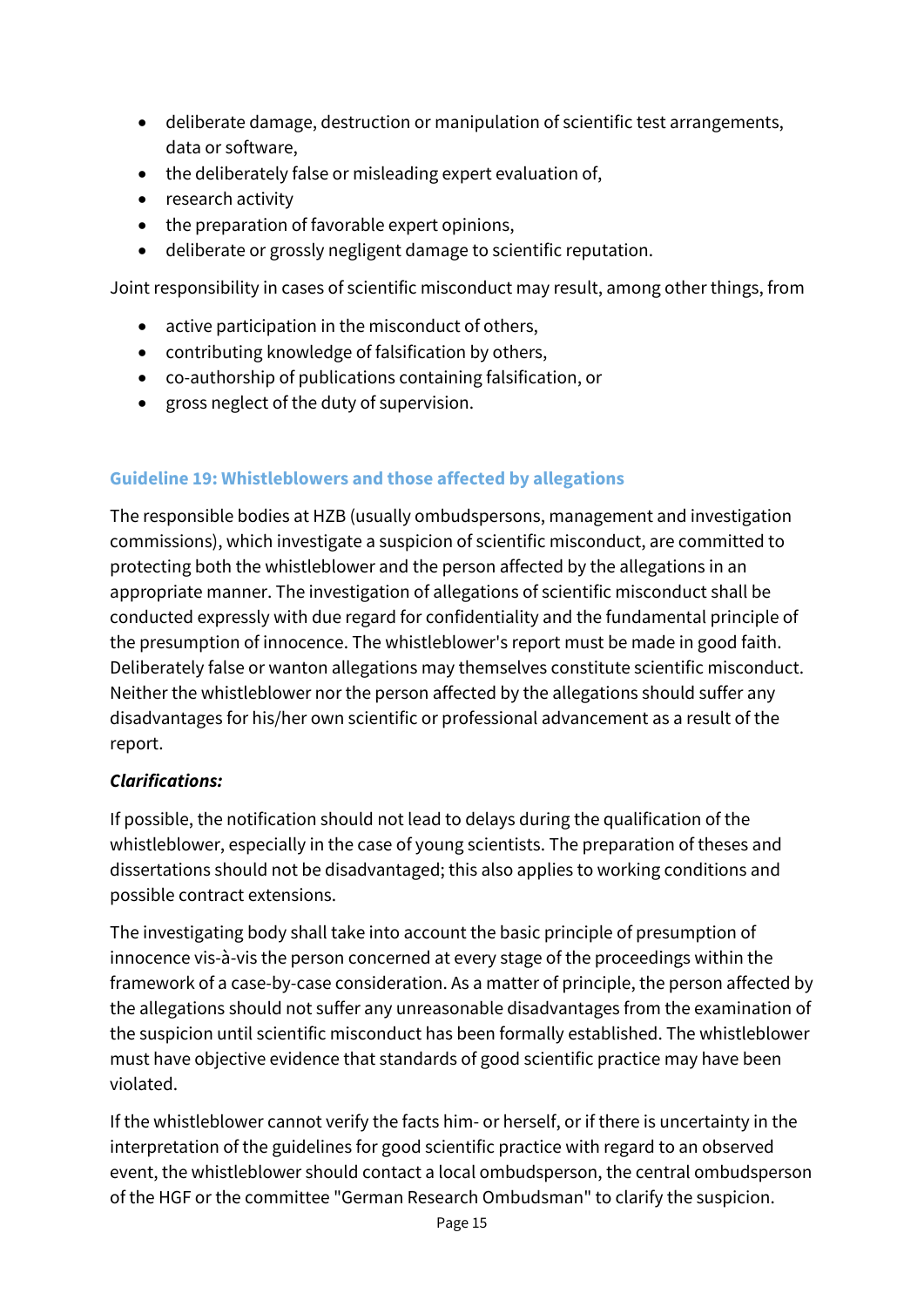<span id="page-15-0"></span>The HZB also evaluates reports where the whistleblower does not give his or her name (anonymous report). However, an anonymous report can only be reviewed in a procedure if the whistleblower presents sufficiently concrete and verifiable facts to the office investigating the suspicion. If the whistleblower is known by name, the investigating body shall treat the name confidentially and shall not disclose it to third parties without appropriate consent. Exceptions are granted only if there is a legal obligation to do so or if the person affected by the allegations cannot otherwise defend him/herself properly, because the identity of the whistleblower is exceptionally important for this. Before the name of the whistleblower is disclosed, he/she will be informed thereof immediately; the whistleblower can then decide whether or not to withdraw the complaint - if the name is likely to be disclosed. The confidentiality of the proceedings is restricted if the whistleblower makes the suspicion public. The investigating agency decides on a case-bycase basis how to deal with a breach of confidentiality by the whistleblower.

The whistleblower must also be protected in the case of unproven scientific misconduct, unless it can be proven that the report of the allegations was made against one's better knowledge.

# **Guideline 20: Procedures in cases of suspected scientific misconduct**

It is part of scientific ethics not to silently tolerate scientific misconduct by others. If misconduct is suspected, the originator should be contacted and clarification, if applicable, should be sought. In the following, a procedure is defined for the case whereby a suspicion or accusation of scientific misconduct cannot be clarified in a direct conversation. A start of the procedure as soon as possible and a speedy execution is to be ensured. The person affected by the allegations as well as the whistleblower shall be given the opportunity to make a statement in each phase of the procedure.

## *Clarifications:*

a) If an employee of the HZB has decided to submit a suspicious activity report, an ombudsperson should be contacted as a contact person. This can be an ombudsperson at HZB. The ombudspersons of the respective scientifically involved institutions as well as the independent committee "German Research Ombudsman" or the central ombudsperson of the HGF are also available as contact persons.

b) The ombudsperson shall take such steps as he or she deems appropriate to clarify the facts in a timely manner. She is to be supported in this by the heads of the OU or the heads of the working groups.

c) If the suspicions prove to be well-founded or if the ombudsperson is unable to clarify the facts or reach an agreement among the parties involved, the ombudsperson shall inform the management. The latter shall decide on the further course of action.

d) In the event that further clarification of the facts is necessary, the management may appoint an investigative commission. The commission shall be chaired by an independent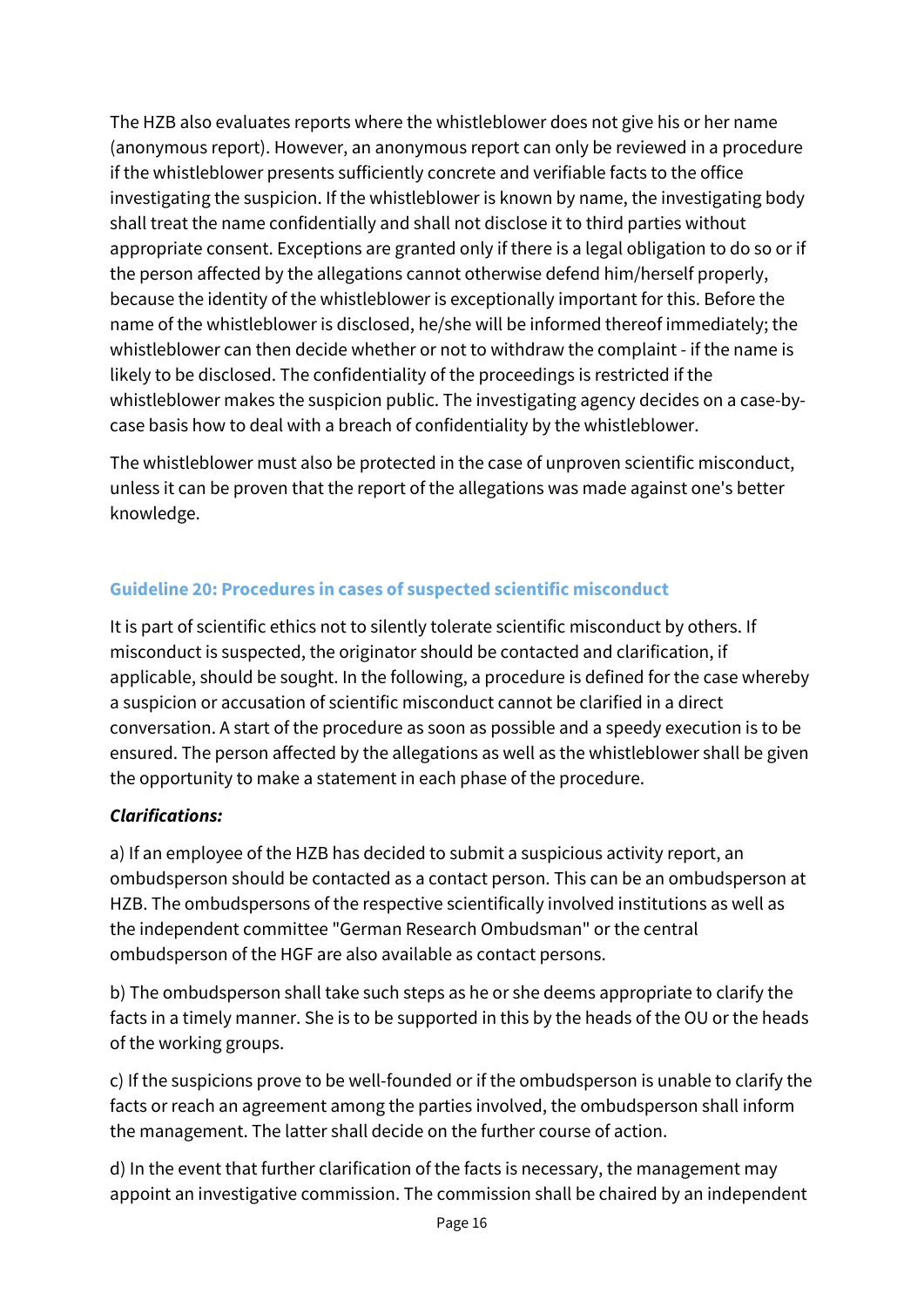<span id="page-16-0"></span>person. This person should not be a member of the Helmholtz Association. Furthermore, the commission should include a representative of the management, at least one representative of the responsible HZB department and at least one other independent person who supports the commission with his or her professional expertise. A deputy is appointed for each member of the commission. The commission can call in the ombudspersons for consultation.

e) Any bias on the part of a member of the committee of inquiry may be asserted at any time by the member him/herself, by the person concerned or by other parties involved. In the event of bias, the member shall be excluded from the proceedings; the committee of inquiry shall decide on this.

f) The Investigation Committee shall deliberate in closed oral proceedings. The person providing the information shall be given the opportunity to comment. The person concerned may inspect all documents and request information at any time. The protection of the person providing the information is to be ensured at all times by means of suitable measures, e.g. blackening out of text passages. The person concerned must be given the opportunity to make a statement at every stage of the proceedings; he/she may call in a person of his/her confidence as an advisor. The hearing of further persons is permissible.

g) The investigating committee shall examine in free assessment of evidence whether scientific misconduct has occurred. The investigating committee shall submit a written final report to management. Management shall draw the necessary conclusions from this.

h) If a member of the management is affected by suspicion of misconduct, the chairperson of the Scientific Advisory Board shall be informed instead of the management, who shall involve the chairperson and the deputy chairperson of the Supervisory Board if necessary.

# **Guideline 21: Consequences of scientific misconduct**

If scientific misconduct is to be regarded as proven, the management or the chairperson of the Supervisory Board shall decide on the necessity of further measures after due consideration.

# *Clarifications:*

Depending on the circumstances of the individual case and in particular the seriousness of the misconduct found, sanctions from a wide variety of fields of law are possible, if necessary also cumulatively, for example:

- revocation of scientific publications
- academic consequences, such as the withdrawal of an academic degree by the institutions responsible for this, which are included in the proceedings,
- information of the public / cooperation partners
- consequences under labor law, such as warning, dismissal or termination of contract